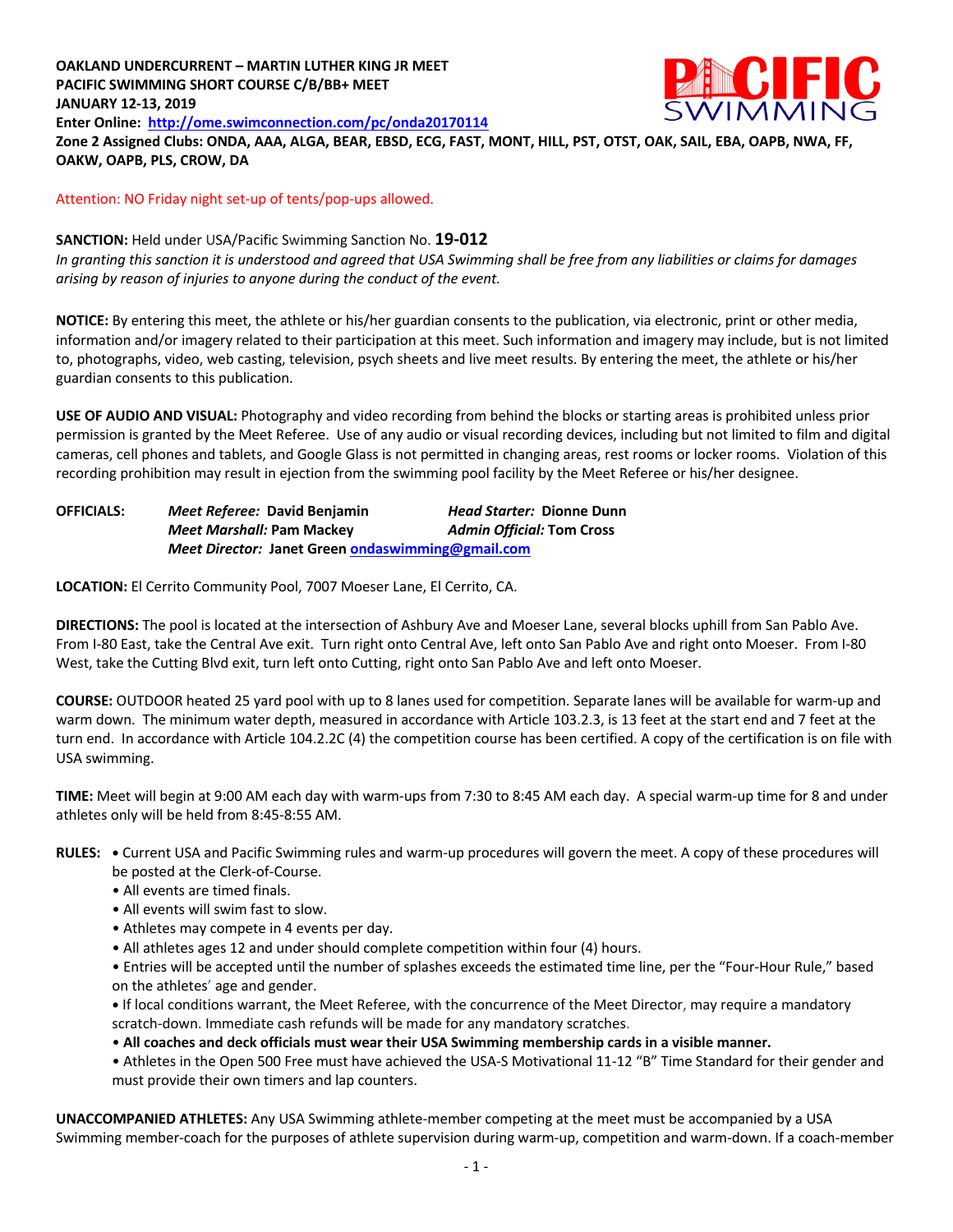of the athlete's USAS Club does not attend the meet to serve in said supervisory capacity, it is the responsibility of the athlete or the athlete's legal guardian to arrange for supervision by a USA Swimming member-coach. The Meet Director or Meet Referee may assist the athlete in making arrangements for such supervision; however, it is recommended that such arrangements be made in advance of the meet by the athlete's USAS Club Member-Coach.

**RACING STARTS:** Any athlete entered in this meet, unaccompanied by a USA Swimming member coach, must be certified by a USA Swimming member coach as being proficient in performing a racing start or must start the race in the water. It is the responsibility of the athlete or the athlete's legal guardian to ensure compliance with this requirement.

**RESTRICTIONS:** • Smoking and the use of other tobacco products is prohibited on the pool deck, in the locker rooms, in spectator

- seating, in standing areas and in all areas used by athletes, during the meet and during warm-up periods.
- Sale and use of alcoholic beverages are prohibited in all areas of the meet venue.
- No glass containers are allowed in the meet venue.
- No propane heater is permitted except for snack bar/meet operations.
- All shelters must be properly secured.
- Changing into or out of swimsuits other than in locker rooms or designated areas is prohibited.

• Destructive devices, to include but not limited to, explosive devices and equipment, firearms (open or concealed), blades, knives, mace, stun guns and blunt objects are strictly prohibited in the swimming facility and its surrounding areas. If observed, the Meet Referee or his/her designee may ask that these devices be stored safely away from the public or removed from the facility. Noncompliance may result in the reporting to law enforcement authorities and ejection from the facility. Law enforcement officers are exempt per applicable laws.

• Operation of a drone, or any other flying apparatus, is prohibited over the venue, which includes, pools, athlete/coach areas, all spectator areas and open ceiling locker rooms, any time athletes, coaches, officials and/or spectators are present.

- Coaches, parents and siblings may not use the pool
- **ELIGIBILITY:** Athletes must be current members of USA-S and enter their name and registration number on the meet entry card as they are shown on their Registration Card. If this is not done, it may be difficult to match the athlete with the registration and times database. The meet host will check all athlete registrations against the SWIMS database and if not found to be registered, the Meet Director shall accept the registration at the meet (a \$10 surcharge will be added to the regular registration fee). Duplicate registrations will be refunded by mail.

• Athletes in the "BB" Division must have met at least the listed "BB" time standard. Athletes in the "B" Division must have met at least the listed "B" time standard. All entry times slower than the listed "B" time standard will be in the "C" Division. For 8&U, athletes in the "A" division must have met at least the listed "A" time standard.

• Entries with **"NO TIME" will be ACCEPTED**. **(EXCEPTION – Open 500 Freestyle, see rules).**

• Entry times submitted for this meet will be checked against a computer database and may be changed in accordance with Pacific Swimming Entry Time Verification Procedures.

• Disabled athletes are welcome to attend this meet and should contact the Meet Director or Meet Referee regarding any special accommodations on entry times and seeding per Pacific Swimming policy.

• Athletes 19 years of age and over may compete in the meet for time only, no awards. Such athletes must have met the 'B' standards for the 17-18 age group.

• The athlete's age will be the age of the athlete on the first day of the meet.

**ENTRY PRIORITY:** Meet entries will not be accepted any earlier then *December 17, 2018.* Entries from members of *"assigned"*  "year round" Zone 2 clubs postmarked or entered online by 11:59 PM. on *December 23, 2018* will be given 1st priority acceptance. Entries from members of all Zone 2 clubs (year round and seasonal) postmarked or entered online between 12:00 AM *December 24,2018* and 11:59 PM *December 30* will be given 2nd priority acceptance. All entries from Zone 2, all other Pacific LSC Zones and other LSC's, either postmarked, entered online, or hand delivered by the entry deadline will be considered in the order that they were received.

# **\*\* NOTE: Athletes who falsify their entry form by listing a club to which they are not legitimately associated will be rejected from the meet. Further, entry fees will not be refunded and they may be referred to the Pacific Swimming Review Committee for disciplinary action.**

**ENTRY FEES:** \$4.00 per event plus an \$8.00 participation fee per athlete. Entries will be rejected if payment is not sent at time of request. No refunds will be made, except mandatory scratch-downs.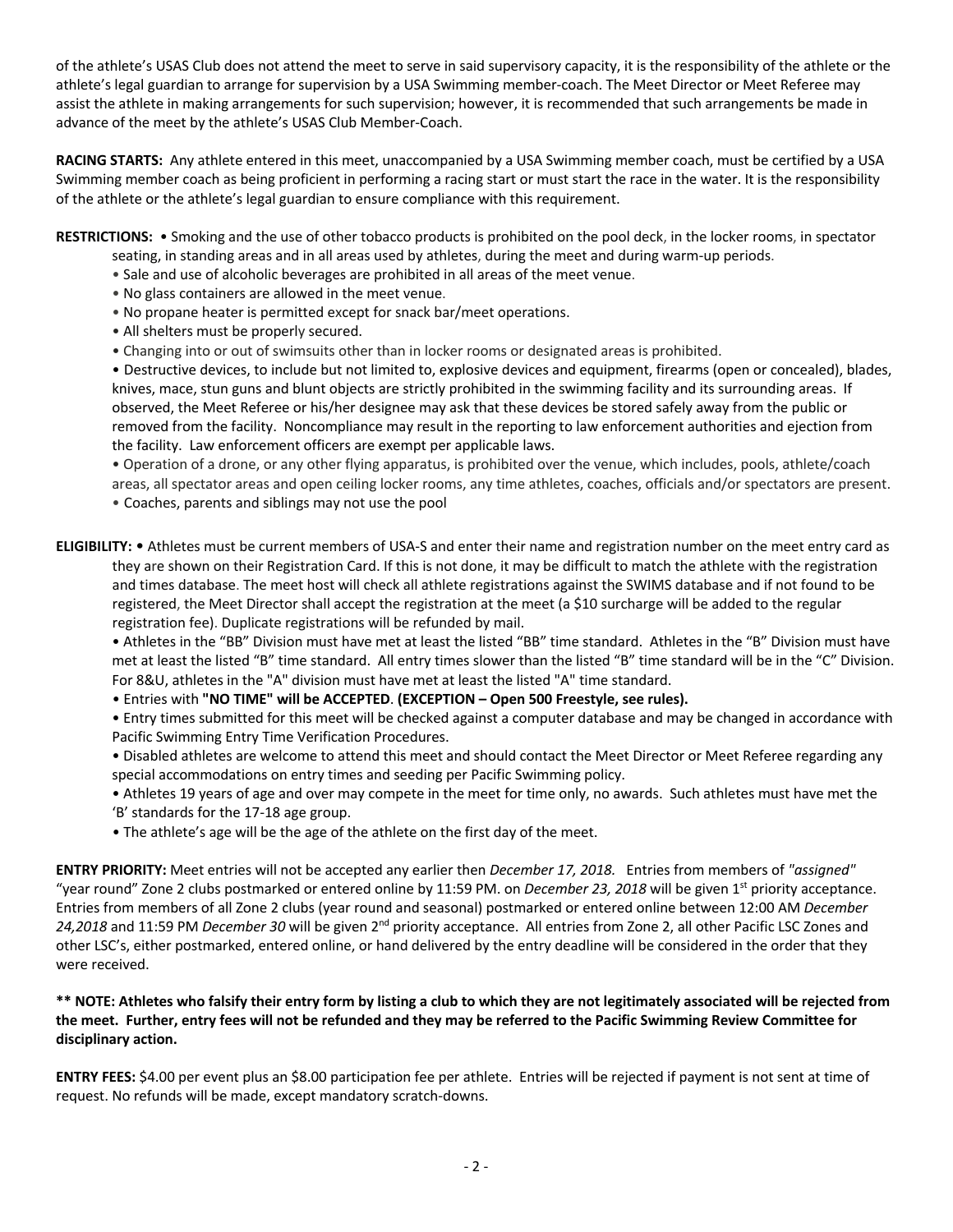**ONLINE ENTRIES:** To enter online go to **http://ome.swimconnection.com/pc/onda20190112** to receive an immediate entry confirmation. This method requires payment by credit card. Swim Connection, LLC charges a processing fee for this service, equal to \$1 per athlete plus 5% of the total Entry Fees. Please note that the processing fee is a separate fee from the Entry Fees. If you do not wish to pay the processing fee, enter the meet using a mail entry. **Entering online is a convenience, is completely voluntary, and is in no way required or expected of an athlete by Pacific Swimming.** Online entries will be accepted through Sunday, **JANUARY 6, 2019**, or until the meet has reached capacity, whichever comes first.

**MAILED OR HAND DELIVERED ENTRIES**: Entries must be on the attached consolidated entry form. Forms must be filled out completely and printed clearly with athlete's best time. Entries must be postmarked by midnight, Friday, **JANUARY 4, 2018** or hand delivered by 6:30 PM, Sunday, **JANUARY 6, 2019**. No late entries will be accepted. No entries received after the meet has reached capacity will be accepted. No refunds will be made, except mandatory scratch-downs. Requests for confirmation of receipt of entries should include a self-addressed, stamped envelope.

| Make check payable to: O.C.P.P.     |                          |                   |
|-------------------------------------|--------------------------|-------------------|
| <b>Mail entries to: Janet Green</b> | Hand deliver entries to: | Janet Green       |
| 4115 Oakmore Rd.                    |                          | 4115 Oakmore Rd.  |
| Oakland. CA 94602                   |                          | Oakland, CA 94602 |

**CHECK-IN:** The meet will be deck seeded. Athletes must check-in at the Clerk-of-Course. No event shall be closed more than 30 minutes before the scheduled start of the session. Close of check-in for all individual events shall be no more than 60 minutes before the estimated time of the start of the first heat of the event. Athletes who do not check-in will not be seeded and will not be allowed to compete in that event.

**SCRATCHES:** Any athletes not reporting for or competing in an individual timed final event shall not be penalized. Athletes who must withdraw from an event after it is seeded are requested to inform the referee immediately.

**AWARDS:** First through eighth places in each division (C, B & BB) will be awarded for the 9-10, 11-12, 13-14 age groups. First through eighth place in each division (PC-C, PC-B, and PC-A) will be awarded for the 8 & under age group. All athletes achieving an A time for the first time will be awarded a standard A medal, regardless of place achieved in the event. No awards will be given for athletes 15 years of age and older. Note: Individual awards must be picked up at the meet. We will not mail or distribute awards after the meet.

**ADMISSION:** Free. A '2 DAY' meet program will be available for a reasonable fee.

**SNACK BAR & HOSPITALITY:** A snack bar will be available throughout the competition. Coaches and working deck officials will be provided lunch. Hospitality will serve refreshments to timers and volunteers.

**MISCELLANEOUS:** No overnight parking is allowed. Facilities will not be provided after meet hours

**MINIMUM OFFICIALS:** The Meet Referee shall conduct an inventory of Officials and shall compare the number of athletes entered against the number of Officials that worked representing each club per day of the meet. Those clubs who have not provided sufficient Officials in a day of the meet, in accordance with the table below, will be fined \$100 per missing Official per day.

| Number of athletes entered in meet per club<br>per day | Number of trained and carded officials required |
|--------------------------------------------------------|-------------------------------------------------|
| $1 - 10$                                               |                                                 |
| $11 - 25$                                              |                                                 |
| $26 - 50$                                              |                                                 |
| 51-75                                                  |                                                 |
| 76-100                                                 |                                                 |
| Every 20 Athletes over 100                             |                                                 |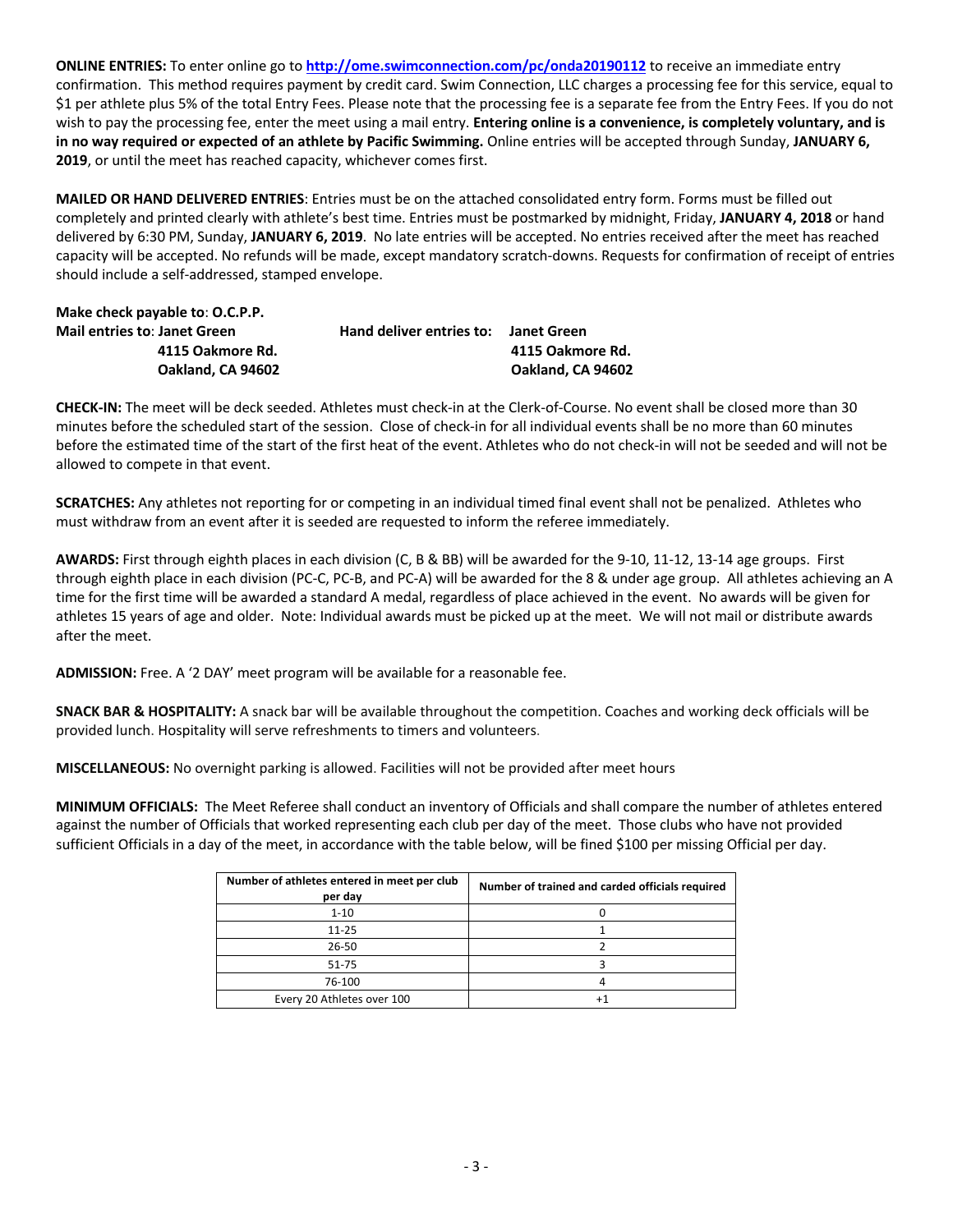#### **EVENT SUMMARY**

|        | <b>SATURDAY</b> |                |                | <b>SUNDAY</b> |                |                |                |  |  |
|--------|-----------------|----------------|----------------|---------------|----------------|----------------|----------------|--|--|
| 8 & UN | $9 - 10$        | $11 - 12$      | $13 - 18$      | 8 & UN        | $9 - 10$       | $11 - 12$      | $13 - 18$      |  |  |
|        | 200 FR          | 200 FR         | 200 FR         | <b>50 BK</b>  | 100 BK         | 100 BK         | 200 BK         |  |  |
| 25 BK  | 50 BK           | 50 BK          | 100 BK         | 25 FL         | 50 FL          | 50 FL          | 100 FL         |  |  |
| 50 FL  | 100 FL          | 100 FL         | 200 FL         | <b>50 FR</b>  | 100 IM         | 200 IM         | 200 IM         |  |  |
| 25 BR  | 50 BR           | 200 BR         | 200 BR         | 50 BR         | 100 BR         | 100 BR         | 100 BR         |  |  |
| 100 FR | 100 FR          | 100 FR         | 100 FR         | <b>25 FR</b>  | 50 FR          | <b>50 FR</b>   | <b>50 FR</b>   |  |  |
|        | Open 500 FR(B)  | 200 FL         | Open 500 FR(B) |               | Open 500 FR(G) | 200 BK         | Open 500 FR(G) |  |  |
|        |                 | Open 500 FR(B) |                |               |                | Open 500 FR(G) |                |  |  |

#### **EVENTS**

|                | Saturday, January 12, 2019 |                |               | Sunday, January 13, 2019 |               |  |  |  |
|----------------|----------------------------|----------------|---------------|--------------------------|---------------|--|--|--|
| <b>EVENT#</b>  | <b>EVENT</b>               | <b>EVENT#</b>  | <b>EVENT#</b> | <b>EVENT</b>             | <b>EVENT#</b> |  |  |  |
| 1              | 13-18 200 FR               | $\overline{2}$ | 43            | 13-18 200 BK             | 44            |  |  |  |
| $\overline{3}$ | 11-12 200 FR               | 4              | 45            | 11-12 100 BK             | 46            |  |  |  |
| 5              | 9-10 200 FR                | 6              | 47            | 9-10 100 BK              | 48            |  |  |  |
| $\overline{7}$ | 13-18 100 BK               | 8              | 49            | 8-UN 50 BK               | 50            |  |  |  |
| 9              | 11-12 50 BK                | 10             | 51            | 13-18 100 FL             | 52            |  |  |  |
| 11             | 9-10 50 BK                 | 12             | 53            | 11-12 50 FL              | 54            |  |  |  |
| 13             | 8-UN 25 BK                 | 14             | 55            | 9-10 50 FL               | 56            |  |  |  |
| 15             | 13-18 200 FL               | 16             | 57            | 8-UN 25 FL               | 58            |  |  |  |
| 17             | 11-12 100 FL               | 18             | 59            | 13-18 200 IM             | 60            |  |  |  |
| 19             | 9-10 100 FL                | 20             | 61            | 11-12 200 IM             | 62            |  |  |  |
| 21             | 8-UN 50 FL                 | 22             | 63            | 9-10 100 IM              | 64            |  |  |  |
| 23             | 13-18 200 BR               | 24             | 65            | 8-UN 50 FR               | 66            |  |  |  |
| 25             | 11-12 200 BR               | 26             | 67            | 13-18 100 BR             | 68            |  |  |  |
| 27             | 9-10 50 BR                 | 28             | 69            | 11-12 100 BR             | 70            |  |  |  |
| 29             | 8-UN 25 BR                 | 30             | 71            | 9-10 100 BR              | 72            |  |  |  |
| 31             | 13-18 100 FR               | 32             | 73            | 8-UN 50 BR               | 74            |  |  |  |
| 33             | 11-12 100 FR               | 34             | 75            | 13-18 50 FR              | 76            |  |  |  |
| 35             | 9-10 100 FR                | 36             | 77            | 11-12 50 FR              | 78            |  |  |  |
| 37             | 8-UN 100 FR                | 38             | 79            | 9-10 50 FR               | 80            |  |  |  |
| 39             | 11-12 200 FL               | 40             | 81            | 8-UN 25 FR               | 82            |  |  |  |
|                | OPEN BOYS 500 FR*          | 42             | 83            | 11-12 200 BK             | 84            |  |  |  |
|                |                            |                | 85            | OPEN GIRLS 500 FR*       |               |  |  |  |

Use the following URL to find the time standards: http://www.pacswim.org/swim-meet-times/standards

**\*Athlates entered in the 500 free events must have achieved an 11-12 B time and provide their own lap counters and timers.**